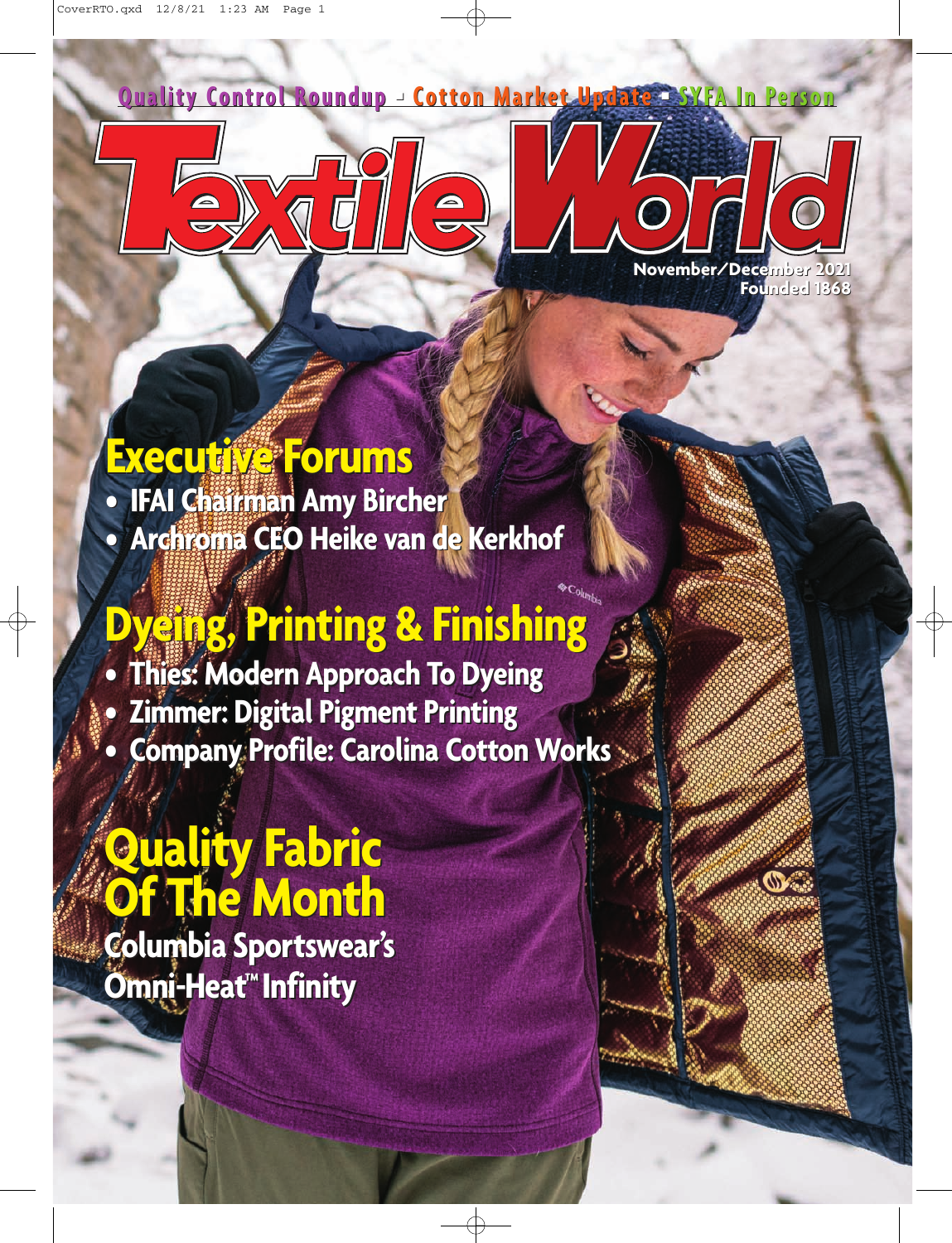**DYEING, PRINTING DYEING, PRINTING AND FINISHING AND FINISHING**

# **Thies: Five Generations, Thies: Five Generations, Modern Approach Modern Approach** This GmbH & Co. KG is a fam-<br> **This Condition** (The Condition of the tend of the tend of the condition of the condition of the condition of the set of the anti-<br> **This condition** and the set of the set of the set of the co

*The family-owned textile dyeing machinery company continues to innovate to meet today's dyeing industry challenges.*

#### *TW* Special Report

If the dyeing machinery company<br>the fifth generation — siblings Verhies GmbH & Co. KG is a family-owned and -run custom textile dyeing machinery company established in 1892. Currently, ena, Christiane and Alexander Thies — manage the export-oriented business. Thies' production facility in Coesfeld, Germany, produces its dyeing machines using components made by subsidiary companies based in Poland and Slovenia. "With a qualitatively and quantitatively strong team of young and experienced employees, we strive to develop innovative and sustainable solutions for practical use," said Verena Thies. The company also promises a customer partnership with investment security and strong service. "We have built up a comprehensive network of dedicated service technicians, salespeople and agencies over the past six decades," Thies added. "Hence, customers are optimally looked after locally, in their time zone and language."

## **Modern Machines, Intelligent Controls**

Thies strives to build dyeing machines that consume extremely low amounts of water and energy and feature efficient control technologies. It's state-of-the-art iMaster series embodies these concepts in a modern dyeing machine. Chemical consumption, primarily measured in grams per liter (g/L) is largely dependent on the water consumption. In 1980, the complete dyeing cycle including washing, dyeing and rinsing — required approximately 105 liters of water per kilogram of fabric. Today, the Thies iMaster series can achieve on average 28 L/kg on medium shades, which represents a reduction of 73 percent.

### **Sustainable Technologies**

Sustainability is the driver for change. With this in mind, Thies has developed a new machine series the Signature Series.

According to the company, the Signature Series not only achieves a further reduction in water consumption, but also lowers dye consumption and significantly reduces the amount of total dissolved solids (TDS) when processing cotton fabrics. Solids production as well as their treatment in wastewater treatment systems is very complex and ties up many resources.

Thies emphasizes that when talking about sustainability goals, the entire finishing process must be considered.

in Coesfeld, Germany.

"Fabric preparation — consisting of scouring and/or bleaching — and after-treatment processes often are not considered and sustainability efforts are limited to one process part — the dyeing," Verena Thies noted.

Digital measurement and analyses of dyeing processes are key to process optimization, according to Thies. The company offers several tools for this purpose that optimize the recipes and dye curves. DyeControl, for example, is an automated system for more water-efficient dyeing and rinsing. This is achieved by individually adapting the required amount of water during the wet finishing process. Rinsing, washing and dye baths are measured and analyzed online. The visual representation of the process curves enables both a control of the turbidity and a determination of the dye extract from the liquor.

#### **Heat Recovery Systems**

According to Hardy Sullivan, sales, Thies Corp., Rock Hill, S.C., heat recovery systems are often not used in U.S. dye houses or they are undersized based on the needs of the plant. This is because they weren't promoted initially when dye houses were purchasing equipment. However, today this is a technology included from the beginning when investing in new dye house equipment.

The Thies heat recovery system uses hot wastewater to heat up cold, fresh water needed for dyeing processes. According to the company, the level of benefit increases depending on the temperature difference, Δt, between the hot wastewater and cold water. For example, a machine with a dyeing capacity of 500 kg dyeing three batches of cotton per day can save up to 80 percent of the steam needed with the consistent use of a heat recovery system. This results in a significant reduction in production costs as well as carbon dioxide emissions.

"It's easy for dye houses without